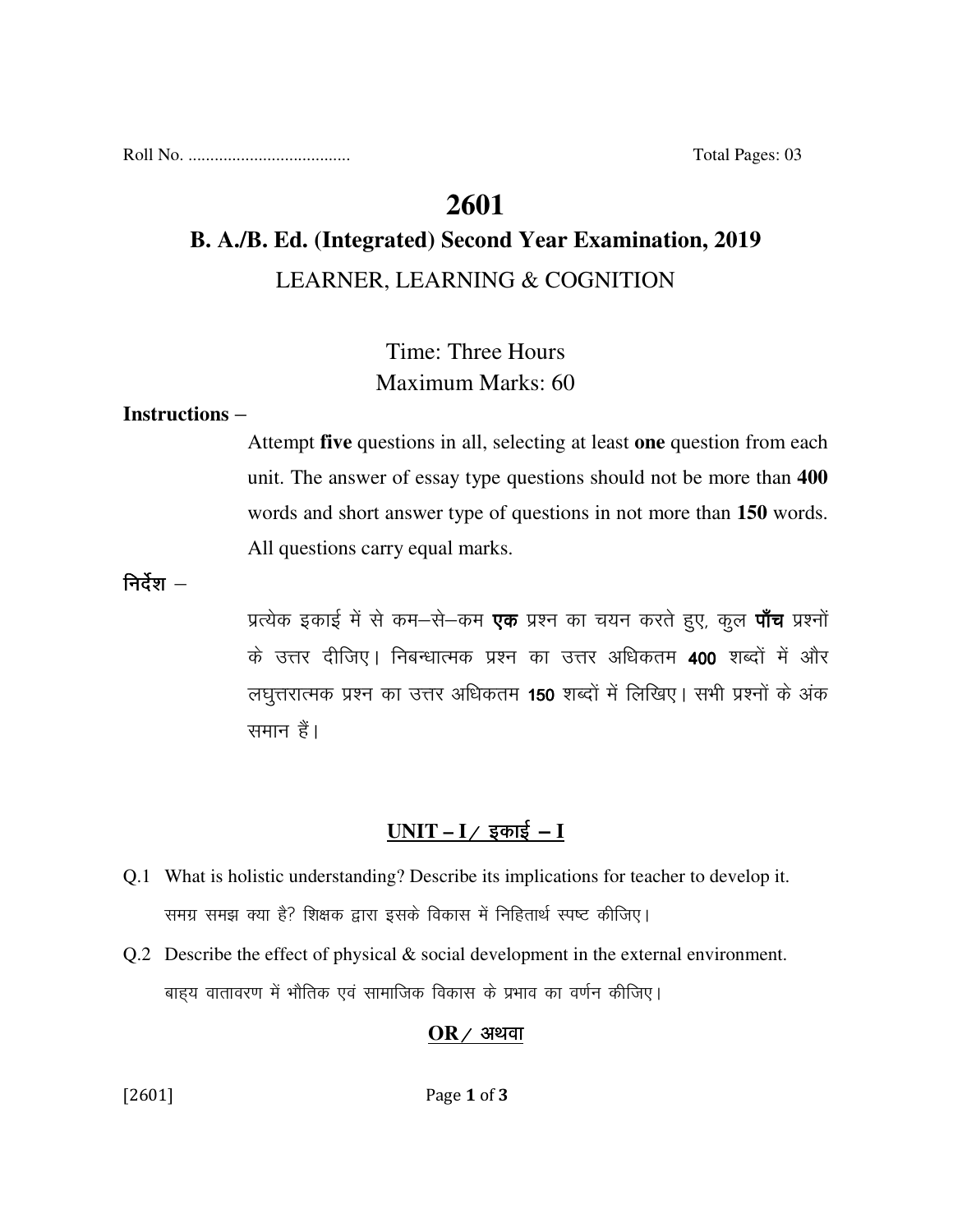Differentiate between learning and maturity. Also describe the symptoms of maturity according to stage.

अधिगम और परिपक्वता में अन्तर स्पष्ट करते हुए परिपक्वता के लक्षणों की अवस्थानुसार विवेचना कीजिए।

### $UNIT - II /$  इकाई – **II**

- Q.3 Discuss the different stages of cognitive development according to Piaget. पियाजे के संज्ञानात्मक विकास को स्पष्ट करते हुए अवस्थाओं की विवेचना कीजिए।
- Q.4 Clarify the concept of social & moral development and their inter-relations from teachers' point of view.

सामाजिक विकास एवं नैतिक विकास की अवधारणा स्पष्ट करते हुए इनके अन्तर्संबंधों की विवेचना शिक्षक की दृष्टि से कीजिए।

#### $OR$  / अथवा

 Describe the development from infancy to adolescence while keeping in mind the stages of development.

विकास की अवस्थाओं का वर्णन करते हुए शैशवावस्था से किशोरावस्था तक के विकास को समझाइए।

# <u>UNIT – III / इकाई – III</u>

- Q.5 Describe the conditioning response theory with its experiments and stages. अनुकूलित अनुक्रिया सिद्धान्त के प्रयोग सोपान सहित व्याख्या कीजिए।
- Q.6 Describe the various situations of learning and clarify their relevance. सीखने की विभिन्न परिस्थितियों का वर्णन करते हुए उनकी प्रासंगिकता को स्पष्ट कीजिए।

#### $OR$  / अथवा

Give detailed description of Skinner's operant conditioning theory.

रिकनर के क्रिया-प्रसूत अधिगम सिद्धान्त की विस्तृत व्याख्या कीजिए।